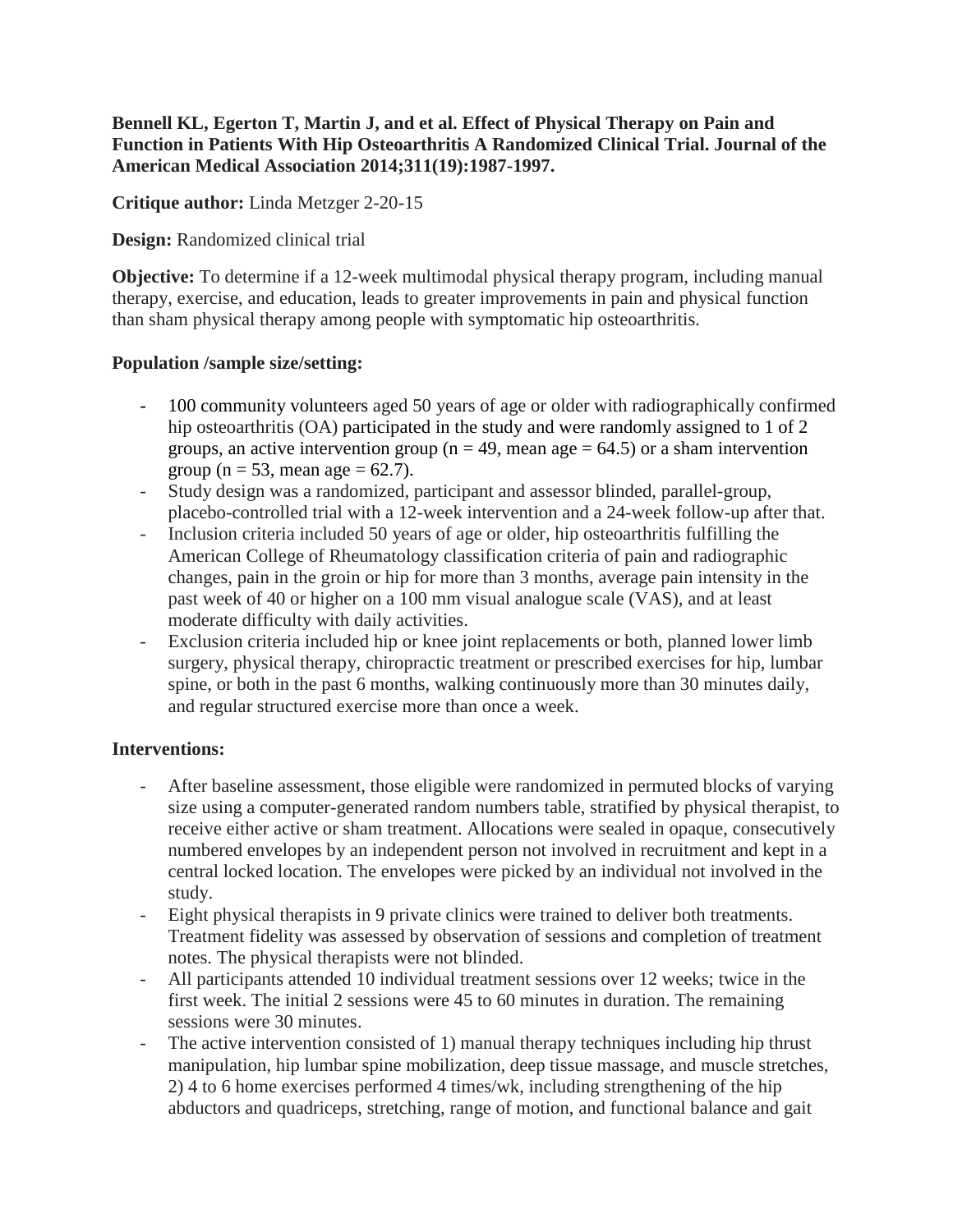drills, 3) education and advice, and 4) provision of a walking stick if appropriate. During the 6-month follow-up, participants were instructed to perform unsupervised home exercises 3 times weekly.

- The sham intervention included inactive ultrasound and inert gel lightly applied to the anterior and posterior hip region by the unblinded therapist. This group received no exercise instructions and no manual therapy. During the 6-month follow-up, participants were asked to gently apply the gel for 5 minutes 3 times weekly.
- Participants were assessed by the same blinded assessor at baseline and at 13 weeks and were mailed questionnaires at 36 weeks.
- Adherence, adverse events, co-interventions, and medication use were collected via log book during treatment and via questionnaires administered during follow-up.

## **Main outcome measures:**

- Two primary outcome variables were included (self-reported) to measure hip pain and function at week 13.
	- Overall average hip pain intensity in the past week was rated using a 100 mm VAS, for which 0 mm represented no pain and 100 mm, the worst pain possible. The minimal clinically important difference (MCID) was 18 mm.
	- Physical function was measured using the 17-item Western Ontario and McMaster Universities Osteoarthritis Index physical function subscale with hipspecific questions with scores ranging from 0 representing no difficulty to 68, extreme difficulty. The MCID was 6 units.
- Secondary outcomes were pain and function at week 36. Additional secondary outcomes included impairments, physical performance, global change, psychological status, and quality of life at weeks 13 and 36.
- Sample-size estimation calculations were based on detecting a 6-point difference in physical function on the WOMAC with a 2-sided 5% significance level, and 80% power. A sample size of 50 per group was determined.
- Three patients in each group were lost to follow-up and did not complete the 13 week assessment. A total of 83 (81%) participants completed week 36 measurements. Primary analyses were performed with 49 subjects in the active group and 53 subjects in the sham group.
- At baseline, there was no statistically significant difference between participant characteristics in either group or for the pain and function outcome variables.
- The between-group differences for changes in pain were not significantly different. The mean (SD) baseline overall pain score in the active group was 58.8 mm (13.3) and the week-13 score, 40.1 mm (24.6). For the sham group, the baseline overall pain score was 58.0 mm (11.6) and the week-13 score, 35.2 mm (21.4), for a mean difference of 6.9 mm in favor of sham treatment (95% CI, −3.9 to 17.7).
- No between-group differences existed for physical function. The baseline function score for the active group was 32.3 (9.2) and the week-13 score, 27.5 (12.9). The baseline function score for the sham group was 32.4 (8.4) and the week-13 score, 26.4 (11.3) for a mean difference of 1.4 units in favor of sham therapy (95% CI, −3.8 to 6.5) at week 13.
- For within group change scores, both groups showed statistically significant and clinically relevant improvements in pain. The active group improved a mean of 17.7 mm and the sham treatment group, 22.9 mm. For function, the active group improved a mean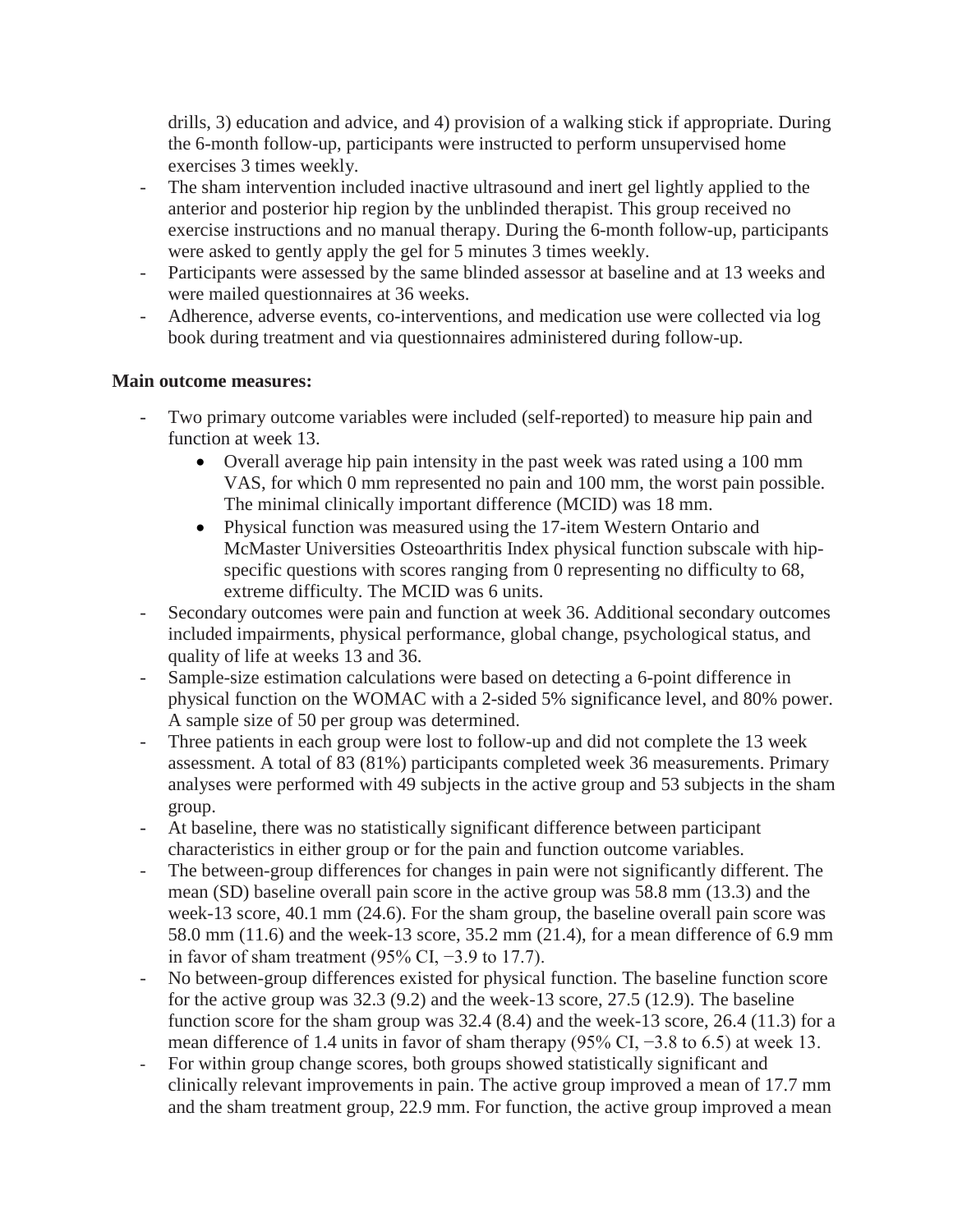of 5.2 units and the sham treatment group, 5.5 units. These within group improvements for function did not quite meet the MCID criteria for clinical relevance.

- For the secondary outcomes at weeks 13 or 36, no significant between-group differences were observed.
- Forty-one of 49 patients (84%) in the active group and 42 of 53 subjects (79%) in the sham treatment group attended all 10 treatment sessions. The active group attended an average of 9.6 sessions and the sham group attended an average of 9.4 sessions.
- Adherence to home exercise or gel application was good. In the active group, 85% of subjects performed an average of 3.4 home exercise sessions during the first 13 weeks. During weeks 13 to 26, 68% of the active group performed their home exercises an average of 2 times a week. For the sham group during weeks 13 to 26, 76% of subjects applied their gel an average of 2.3 times a week.

#### **Authors' conclusions:**

- The results of this clinical trial demonstrated that a 12-week multimodal physical therapy treatment typical of current practice for people with symptomatic hip osteoarthritis did not confer additional benefits over a realistic sham treatment that controlled for the therapeutic environment, therapist contact time, and home tasks. Both groups showed significant improvements in pain and function following treatment.
- One possible explanation for these findings includes a type II error. Statistical power (80% for physical function and higher for pain) was adequate to detect clinically relevant differences if these had been present. Observed between-group differences favored the sham group and the 95% confidence intervals indicated it was unlikely that any important benefit of active treatment was missed.
- The absence of significant between-group differences despite the use of skilled therapists and excellent adherence rates to home exercise (85%), suggest that the active physical therapy program was truly ineffective. Multimodal interventions are common in physical therapy, and both exercise and manual therapy were included based on current evidence supporting their individual benefit.
- Another explanation for the study results may be that the participants may not have performed the home program to the same intensity as the supervised program.
- We know that a greater number of therapist contacts improve outcomes. It is not known whether a more intensive physical therapy protocol may have been more effective than sham treatment.
- These results question the benefits of a multimodal physical therapy program for this patient population.

#### **Comments:**

- This was a well-designed randomized controlled trial.
- Primary outcome measures were clearly stated.
- It is possible that the results of this study could be explained by type II error, such as some major undetected difference in the population of the 2 groups. However, baseline pain and physical function levels were virtually identical. It appears that the active group may actually be less active than the sham group based on several characteristics. The active group was on average almost 2 years older, had symptoms on average 6 months longer, and were slightly heavier (1.2 kg). Only 35% of the active group was employed compared to 53% in the sham group. For all types of past treatment involving exercise (muscle strengthening, aerobic exercise, range of motion, stretching, and aquatic exercise), the active group was much less likely to have participated.